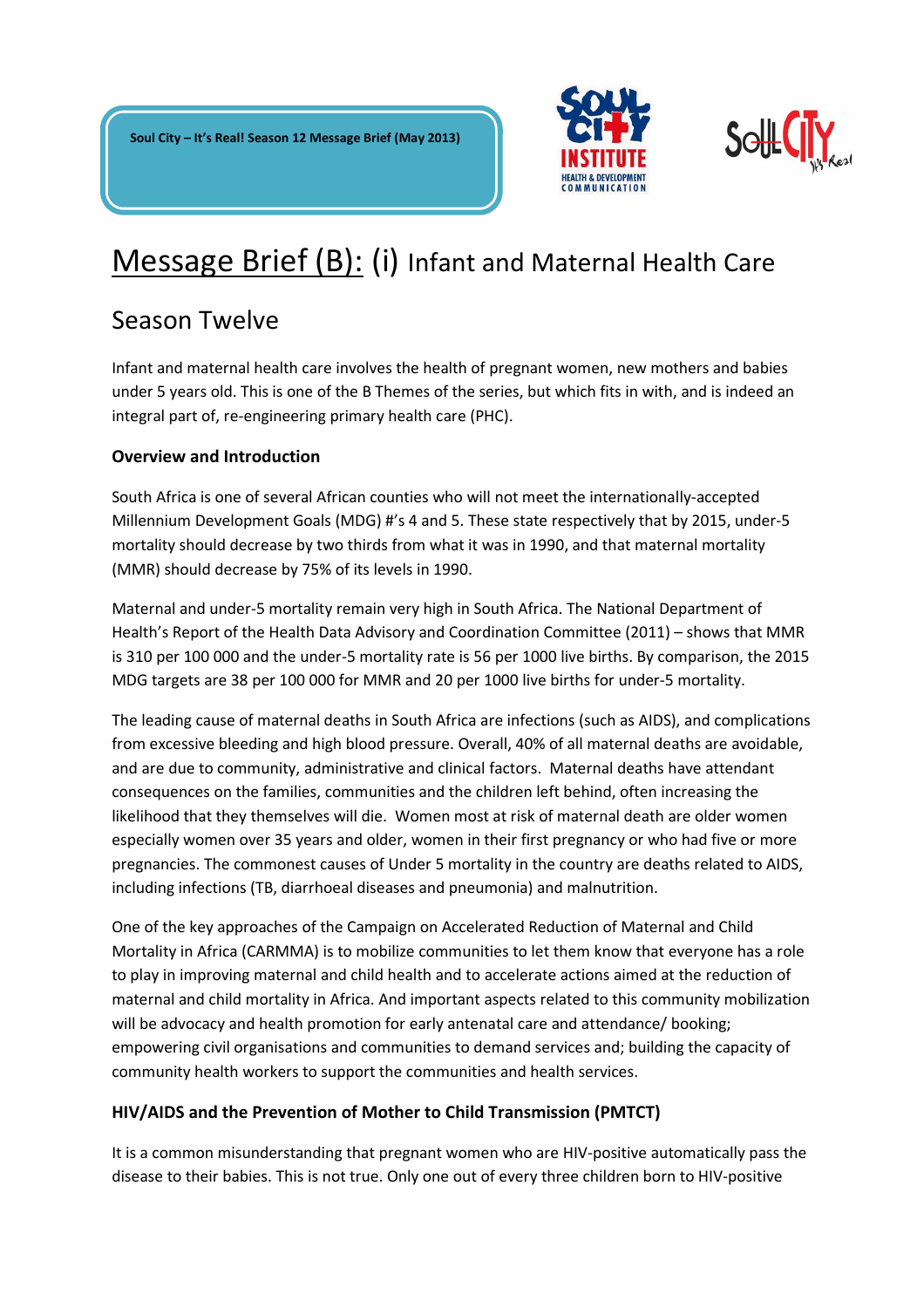mothers will become infected with HIV. In other words two out of every three babies will be born healthy. With an appropriate PMTCT programme this risk can be reduced substantially so that less than 5% of babies (1 out of 20) become infected via their mothers. PMTCT is one of the most crucial issues in the current struggle against HIV infection.

HIV prevalence among 15 - 24 year old pregnant women was at 20.5 % in 2011, a decline of 1.3% from the previous year. However, HIV prevalence was on the increase in pregnant women aged over 35 years. In 35-39 year-old women the 2011 estimated prevalence was 39.5%, compared to a rate of 35.4% in 2009.

The latest national PMTCT survey found a 3.5% mother-to-child transmission (MTCT) rate in pregnancy and child birth, and this had a greater than 4-fold differential range of rates across the nine provinces. The sharp provincial variations in MTCT is probably due to the differences in 'effective coverage' and quality of PMTCT programmes including uptake of C4 cell count testing results, repeat HIV testing at 32 weeks, appropriate ARV prophylaxis/HAART for HIV-positive women, and adherence to PMTCT regimens. MTCT of HIV can occur during pregnancy, labour, delivery, and mixed methods of infant feeding. It is also called "vertical transmission" because the mother does not intentionally transmit the virus to the baby. Many women find out at pregnancy that they are HIV positive.

Maternal HIV acquisition since the last HIV test was potentially high at 4.1% and therefore repeat HIV testing at 32 weeks pregnancy and couples testing are critical, along with safer sex during pregnancy. Nevertheless, uptake of PMTCT services around the country is high, with more than 98% of women getting HIV tested during pregnancy and 91.7% of HIV-positive mothers receiving ARV treatment or prophylaxis. However CD4 (78.3%) testing and early infant diagnosis (EID) (35.1%) uptake are lower and represent on-going missed opportunities in the PMTCT programmes. The same survey found that early infant HIV testing uptake is high if offered to all infants (94%) at six-week immunisation visits, indicating that EID strategies that routinely offer infant HIV testing only to known HIV-exposed infants should be reviewed.

Given the measured MTCT rate in the early implementation phase of the revised 2010 South African PMTCT guidelines, virtual elimination of paediatric HIV infection is possible with intensified effort. This was quite unthinkable just a few years ago.

Only 20% of HIV-positive women were exclusively breastfeeding, 62% were formula feeding and 18% were practicing high-risk mixed feeding, suggesting a need for increased attention to infant feeding. The poor feeding practices during the first 6 weeks after delivery highlights the need to strengthen infant feeding counselling, adherence to postnatal prophylaxis and to monitor MTCT and HIV- free survival from 6 weeks to 18 months and HIV-free survival beyond six weeks.

Although the data suggests a greater than 80% reduction in MTCT from 25% - 30% (without PMTCT interventions) to 3.5% currently, virtual paediatric HIV elimination will only be possible with intensified efforts and a change in approach towards infant feeding. Estimated targets to reach the 2015 South African national targets would be MTCT rates of less than 2% at 6 weeks and less than 5% at 18 months. Gaps in effective PMTCT coverage for all steps in the PMTCT cascade need to be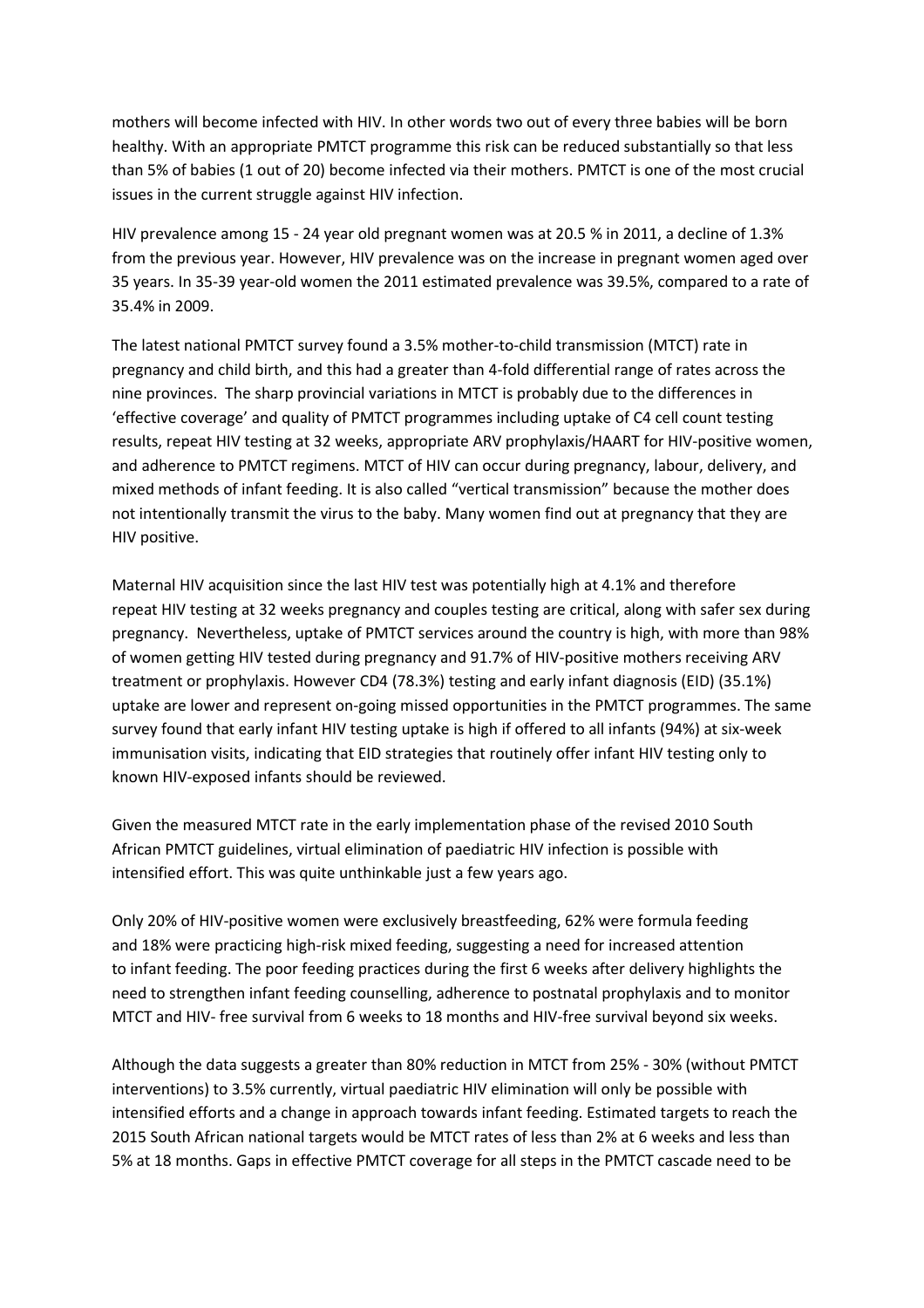addressed, and postnatal MTCT must be prevented through improved infant feeding and expanded coverage of the postnatal prophylaxis programme.

#### **Infant Feeding – a Basic Overview**

Counselling and advice on infant feeding for HIV-positive mothers is provided as part of the PMTCT programme.

- The promotion, protection and support of breastfeeding should continue to be the primary focus. Exclusive breastfeeding should be practised during the first six months of life and continued breastfeeding up to two years of age or beyond.
- Exclusive breastfeeding means that the baby must only receive breast milk. The baby must not be given any tea, juice, infant formula or even water during this period. Breast milk is the best food for the baby and helps the baby develop a strong immune system. This helps to protect the baby from developing HIV disease. However if other foods are introduced at the same time it weakens the digestive system making it easier for the HIV virus to get into the baby's blood.
- Health care personnel should not recommend formula feeding as an alternative to breastfeeding, unless there are legitimate medical reasons to do so namely: in rare cases of metabolic disorders of the infant, such as galactosaemia, and when a mother makes an informed decision not to breastfeed.
- Exclusive formula feeding means only giving the baby formula feed, prepared strictly according to the instructions. The water must be clean and freshly boiled and the bottles and teats must be properly sterilised, otherwise the baby can get very sick and even die.
- Health advisors need to take into account local conditions. If clean water is not readily available or if the clinic has problems supplying regular infant formula, women should be encouraged to rather choose the exclusive breastfeeding option.
- In some communities there is a stigma attached to formula feeding because some people think that it identifies the mothers who are HIV-positive. Many mothers are therefore reluctant to choose this option. It is important that the mothers who choose to formula feed are properly supported by the clinic staff, their families and the community in order for this option to be successful.
- In some cases a 'wet' nurse who is HIV-negative can be found to feed the baby. This is not always practical but it offers an ideal solution as the baby receives all the benefits of breast milk without any risk.

#### **Fertility Management**

The ability to control the number, spacing and timing of children is basic for women's health and rights. Currently there is strong social pressure on women to fall pregnant and to fall pregnant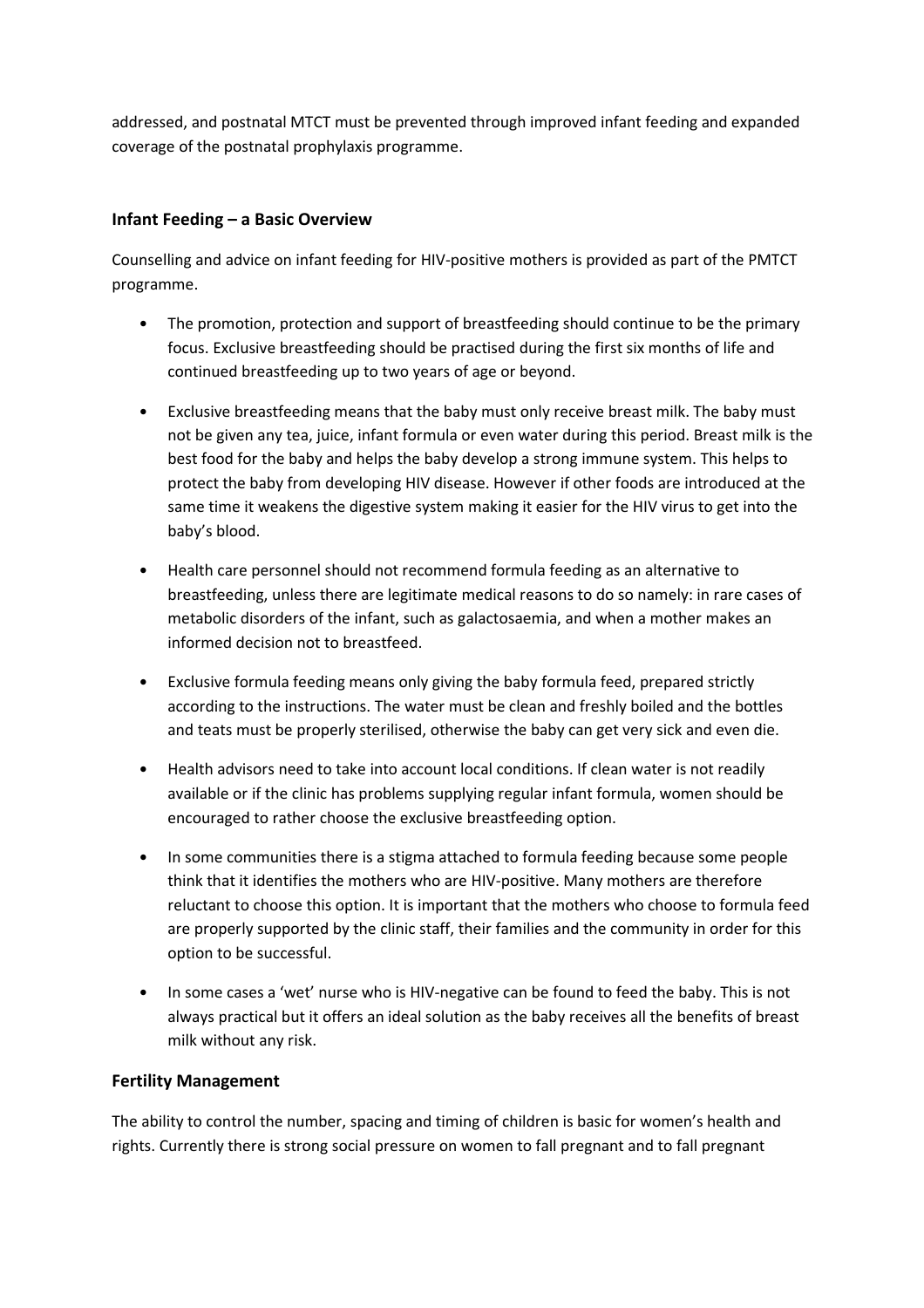earlier than the age of 25. Falling pregnant is seen as a qualification for becoming recognized as a 'real woman'. This social drive encourages risky sexual behaviour which leads to HIV infection.

Although teenage pregnancy is an important public health concern, reports of unwanted pregnancies are higher amongst older women. The percentage of births reported as unwanted rises with age, 13% of women aged 19 and younger reporting unwanted births compared to 43% of women 40 and older.

#### **Primary Health Care for Mothers and Infants**

The public health sector provides free health services to pregnant and lactating women, and children below the age of six years, who are not members of medical aid schemes.

In addition, South Africa's PMTCT programme now guarantees every pregnant woman and mother the right to:

- HIV Counselling and Testing (HCT) on her first antenatal clinic visit, which should be before 14 weeks.
- *If she is HIV-negative*, she should be offered a second test at around 34 weeks.
- *If she is HIV-positive*, she should be enrolled immediately in a PMTCT programme.

– All women diagnosed are placed on a Fixed Dose Combination treatment immediately if there is a contraindication to FDC then use of AZT is recommended and the FDC continues until end of breastfeeding. The baby then gets NVP at birth and then daily for 6 weeks.

- Good guidance on infant feeding, including information about weaning and the benefits of exclusive breastfeeding while on ARV treatment.
- Access a child support grant if she does not have enough income.

And every new-born baby has the right to:

- Daily Nevirapine for six weeks from birth if the mother is HIV-positive;
- Daily Nevirapine beyond six weeks while breastfeeding, until one week after breastfeeding stops if the mother is not on ARVs;
- Be tested for HIV at six weeks using PCR testing, six weeks after stopping breastfeeding, and at 18 months;
- Be initiated on ARV treatment immediately if they test HIV-positive under one year of age;
- Prompt referral for management of HIV if HIV-positive;
- Have his/her birth registered.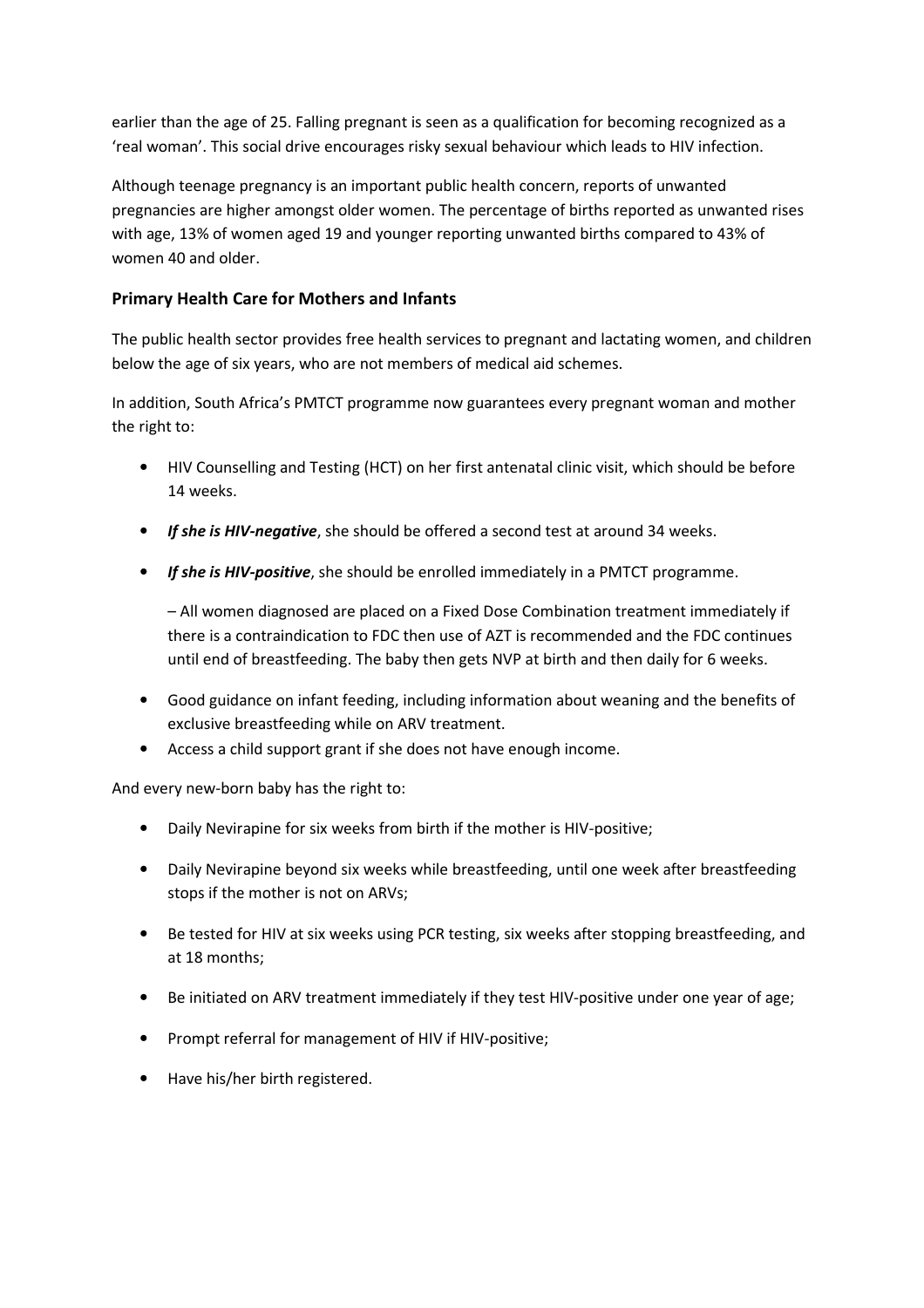# **Challenges and preferred areas of advocacy**

- $\star$  Two thirds of women and girls have their first antenatal visit too late. They come to the clinic after 20 weeks, although they should be taking ARVs before that if they are HIV positive.
- $\star$  An estimated 25% of pregnant women have never had an HIV test.
- $\star$  Low male involvement in PMTCT programmes limits women and children's access to PMTCT services.
- $\star$  Stigma and discrimination often stop women from testing and/or accessing PMTCT programmes.
- Mixed feeding, which increases the chance of infecting a baby, remains high.
- $\star$  There is a lack of post-natal care this is one of the major obstacles to effective PMTCT.
- \* PMTCT programmes often fail to link mothers, babies and families to treatment, care and support.
- $\star$  Several thousand babies are not identified as HIV exposed and hence are not tested for HIV, nor are they placed on Cotrimoxazole, which prevents death from a severe form of pneumonia.
- $\star$  There are major socio-economic constraints that limit the ability of women to access and adhere to PMTCT services and practices like regular-follow up visits. In certain contexts (particularly rural areas), poor telecommunications, poor transportation infrastructure, and people's inability to access grants can make it impossible for women to benefit from PMTCT services. It's important to consider the appropriateness of formula feeding in contexts of poverty, and that counselling on infant feeding options should be contextualised to particular socio-cultural circumstances of the individual mother.
- $\star$  Additional key strategies aimed at addressing maternal health:
	- o Show that women and men can gain respect from their family and community without having to fall pregnant or have a child.
	- o Demonstrate how to control your fertility as a woman and as a man.
	- $\circ$  Demonstrate the benefits of a planned pregnancy, with the advantages of early and regular ante natal care and a planned birthing experience.
	- $\circ$  Show communities how to make pregnancy a happy, healthy and safe birthing experience for women.
	- $\circ$  Show health care workers how to improve and enhance the quality of caring at their facilities and not to take out their frustrations on patients.

## **Audiences**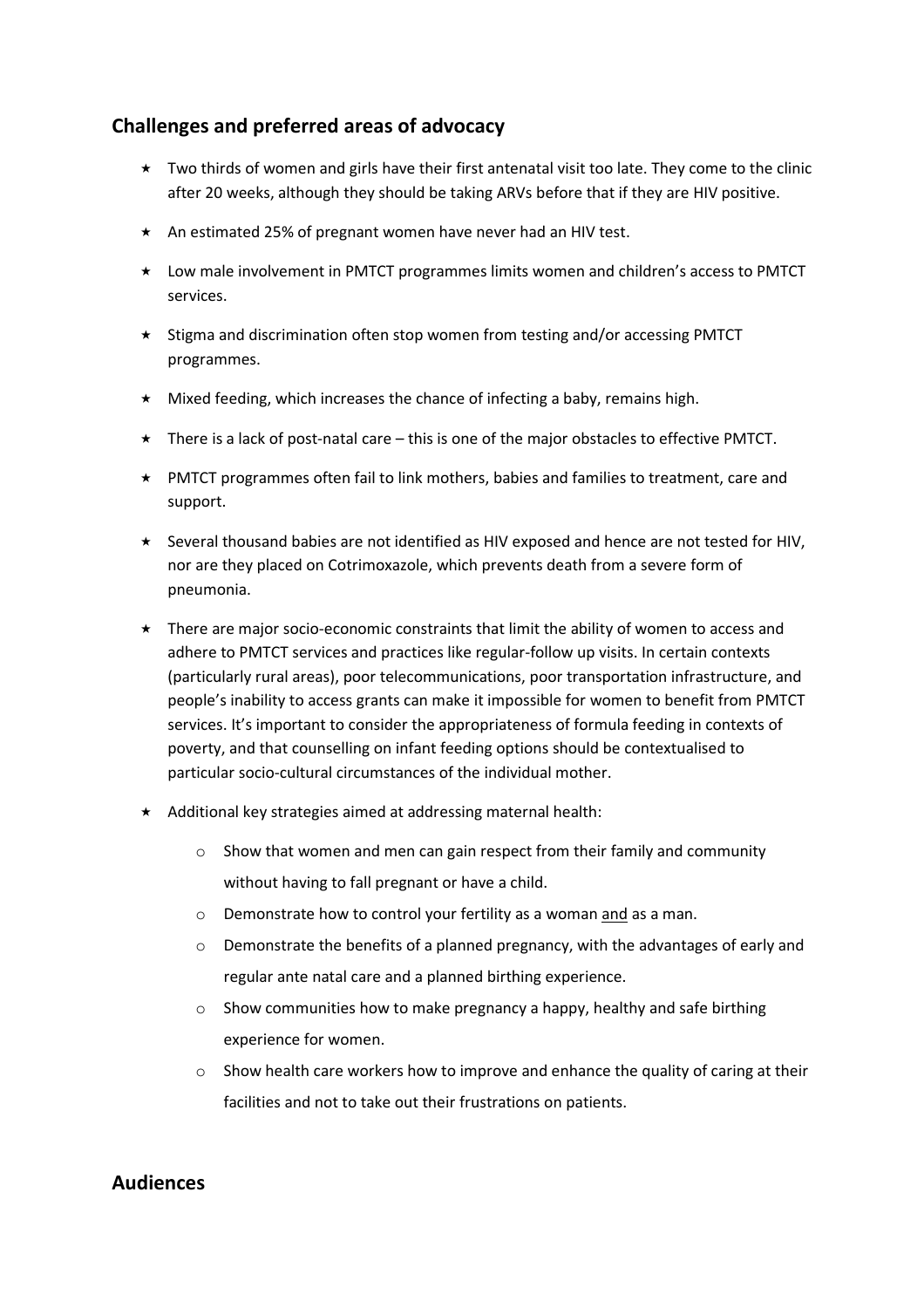- $\star$  Pregnant women
- $\star$  Young and first-time pregnant women
- $\star$  HIV+ mothers
- $\star$  Couples
- $\star$  Male partners
- $\star$  Health care workers working in maternity and neo natal care.

### **Messages & Messaging**

#### **Pregnancy and infant care**

- > Visit the ante- clinic before 14 weeks if you suspect or know you are pregnant. It can save your life and that of your baby.
- > Alcohol use in pregnancy will harm your baby and can result in Foetal Alcohol Syndrome.
- > Smoking during pregnancy will harm your baby
- > Attend regular check-ups at the Ante-Natal Clinic
- > Always use a condom when you have sex while you are pregnant. They will prevent infections, including HIV. Your chances of getting HIV are higher during pregnancy. If you contact HIV during your pregnancy there is a greater chance that your baby will become HIV+.
- > Talk to someone you trust if you are pregnant and HIV positive to get help and support
- $\triangleright$  It is good for the health of the mother and child for men to support and provide for their partners during pregnancy.
- > Make sure you have a transport plan for emergencies during your pregnancy
- > We need to change our cultural beliefs about childbearing and childrearing in order to save our children from HIV
- > All women have a right to adequate health care and access to credible and relevant information about their health in order to make informed choices and decisions
- > Feeding your baby correctly can prevent him/her getting HIV if you are HIV positive
- $\triangleright$  Exclusive breastfeeding is the safest way to feed your baby for the first six months.

#### **Fertility Management**

- > Family planning delays the first birth, prevents unintended pregnancies and promotes proper birth spacing. This gives women time to recover between pregnancies and promotes infant survival.
	- *Having children is a personal choice*